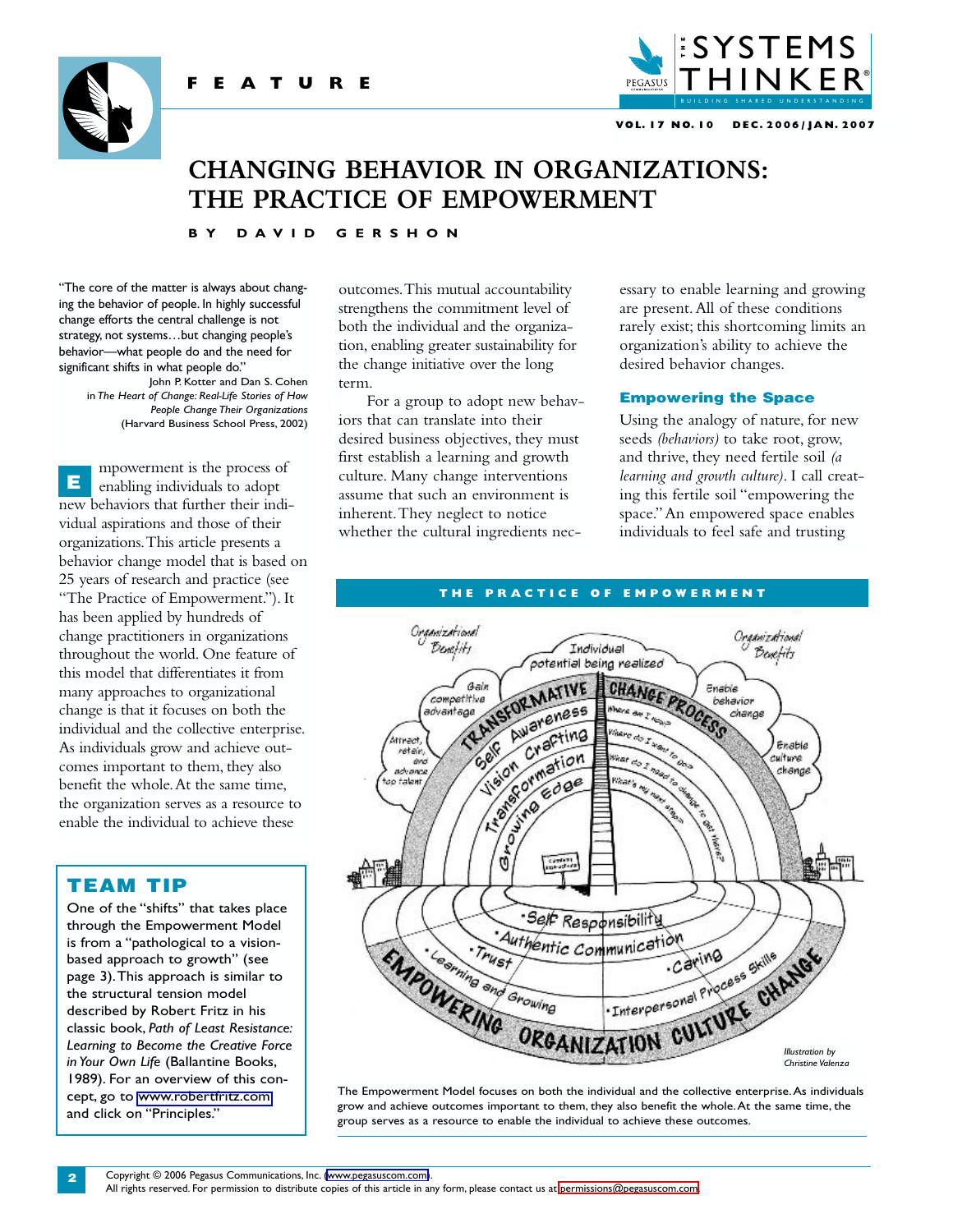enough to risk true growth. It has five characteristics: *affirmation, choice, trust, courage,* and *aspiration*.What follows are the practices that enable a space to be empowered.These practices become more refined as they move from a cultural-change level to oneon-one relationships.

## *Cultural Practices for Empowering the Space*

**•** *Self-Responsibility:* At the organizational level, individuals take responsibility to have their job, team, function, and organization the way they wish them to be.This is the counterpoint to being a victim within the organization.

**•** *Authentic Communication:* Individual communication is open, honest, transparent, and vulnerable. Individuals are talking about the real issues going on in the organization.

**•** *Trust:* Individuals feel safe enough to try out new behaviors and take risks without fear of reprimand or putdown by superiors or colleagues if they make mistakes.A genuine sense of goodwill pervades the organization.

**•** *Learning and Growing:* Within the framework of the organization, individuals are encouraged to work on the real behaviors they need to change. Individuals are encouraged to challenge themselves and support each other to both learn and grow.

**•** *Interpersonal Process Skills:* Individuals within the organization have established protocols and developed skills that they regularly deploy to resolve interpersonal issues and build high-functioning relationships. **•** *Caring:* The organizational leadership demonstrates concern for individuals in tangible ways. Individuals feel valued and are inspired to give their best effort on behalf of the organization.

The role of the empowerment practitioner is to create an environment where these practices are first embodied in the group experience. Once the group has personally experienced that growth is possible—in themselves and in their organization the practitioner then helps them establish the practices to take root over the long term.

The change process originates at the individual level and is reinforced by group members, who recognize that it furthers their own collective development.The process involves three "shifts" and requires a support system to sustain it.These shifts are outlined in the three-part "Empowerment Model" below.

## Empowerment Model

#### *Shift from a Pathological to a Vision-Based Approach to Growth*

The first part of the empowerment model looks at where we direct our attention when we attempt to create change.The model's premise is that where we place our mental attention determines what we create. If we focus on our problems or pathologies, we gain insight into them. If we focus on solutions, or what we want, we gain insight into those. It is a more efficient use of our time and enables more dynamic growth to focus on solutions or a vision of what we want. Otherwise, we can get trapped in the paralysis of analysis.

Shifting our focus from what *doesn't* work to what *can* work also motivates us to take action.We are inspired by our vision rather than enervated by our problems. It's the difference between planting a garden by concentrating on removing rocks, roots, and weeds rather than by envisioning the flowers and vegetables in full bloom. One seems laborious, the other engaging.You still need to remove the rocks, but you have a vision of a bountiful garden to sustain you. This part of the model can be summarized as a shift from a pathological to a vision-based approach to growth.

## *Shift from Static to Organic Growth*  The second part of the empowerment model describes an approach to personal growth derived from observing the natural world. Something that is alive, such as a tree, is always growing. The precise place where this growth is just coming into existence is the tree's *growing edge*.That is where the tree is most active and vital. Similarly, the places where you feel your greatest aliveness and vitality are your growing edges.

The alternative view of growth is static:There is a place to get to, and I'm either there or not. Until I get there, I'm frustrated or discontent. When I get there, my growth around that issue is over. Such a perspective is a fixed approach to the process of growth.This part of the model can be summarized as a shift from static to organic growth (the growing edge).

## *Shift to Integration of Self-Awareness and Behavior Change*

The third part of the empowerment model looks at the mechanism for enabling us to actually adopt the desired behavior change. Many growth processes assume that if we are aware of something we should do, we will do it.These processes concentrate on increasing our self-awareness. While awareness increases our selfknowledge, by itself, it rarely leads to a change in behavior. If you need proof, think of all the things you know you should do, but don't.

On the other hand, we can set a goal for something we want, harness our wills to achieve it, and then discover, to our chagrin after we reach our goal, that it wasn't really what we wanted after all.We did not have enough self-awareness and were acting out someone else's vision for our lives, not our own.We can summarize this third part of the model as the integration of self-awareness with the ability to achieve behavior change or a desired outcome.

#### Getting from Here to There

Four steps, each with a corresponding question, make the Empowerment Model's growth strategy operational:

- *1. Self-Awareness:* Where am I now?
- *2. Vision Crafting:* Where do I want to go?

*3. Transformation:* What do I need to change to get there?

*4. Growing Edge:* What's my next step?

The process of changing behavior is a result of the individual moving through these four steps. It culminates in an individual intention statement and image that represent the next place of growth around the desired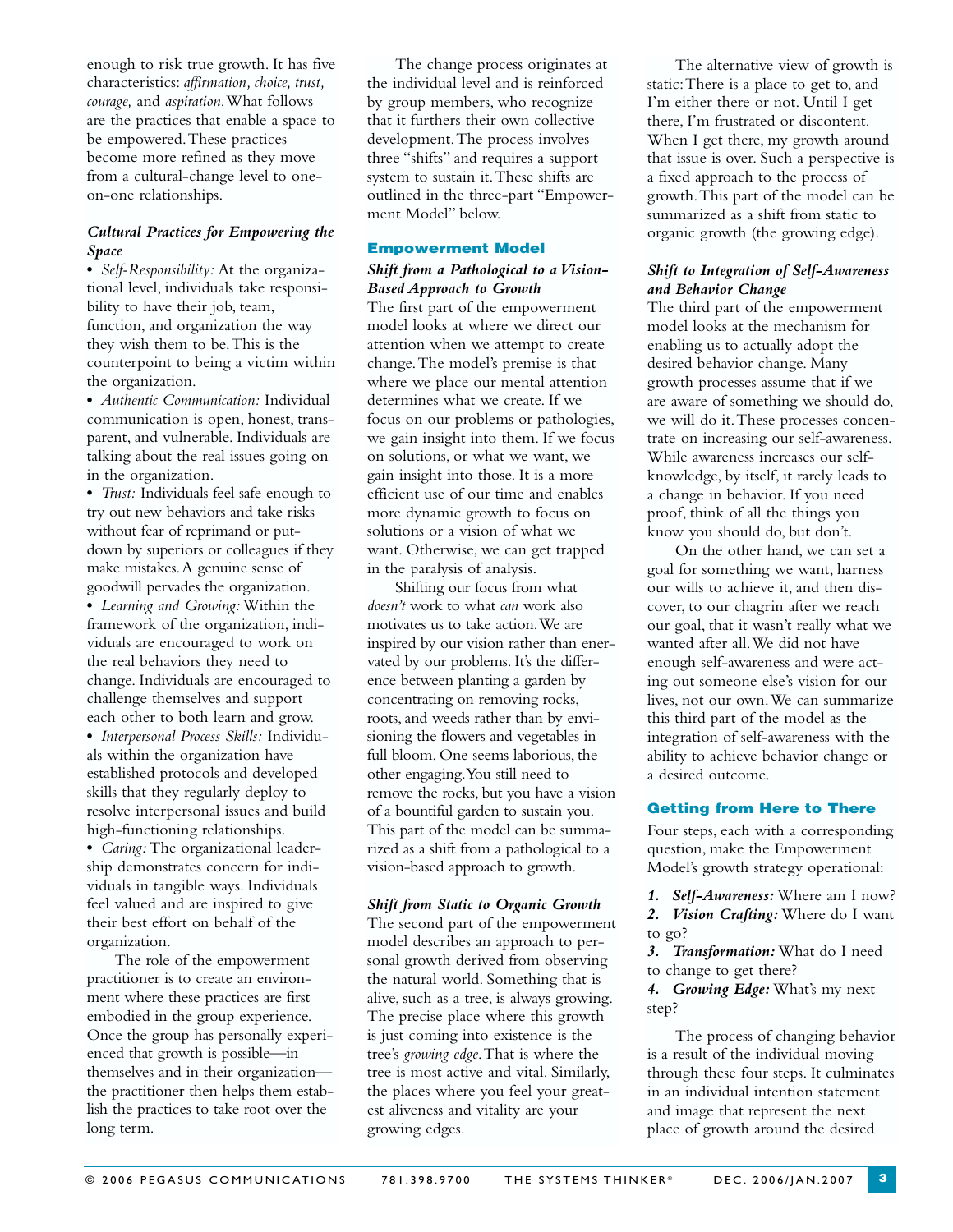behavior or outcome.These intention statements evolve and deepen through daily attention, participation in a facilitated peer support group, and coaching.Within the context of an empowered space, this process enables new behaviors to be adopted and sustained over time (see "Transformative Change Intervention Process").

A group at American Express, led by Bob Franco,Vice President of the Global Talent Division, faced a key challenge: how to move individuals to higher levels of performance, especially when building partnerships within complex organizational systems. Using the Empowerment Model, he and his group went through an intense, personalized learning experience.As a result of a series of guided exercises around each of the four steps listed above, Bob and his team were able to adopt the key behavior of selfresponsibility:They moved from being victims within a dysfunctional organization to being accountable for how they wished it to be and making things happen. In Bob's words:"This process moved us away from the crippling power of 'problems' to a new power—one inside us, one focused on what we want to create."

Here is how this behavior change process transpired. First, the group participated in a self-awareness exercise. Bob discovered that he was going through the motions and had lost a lot of passion for his consulting and leadership.The roadblocks his team encountered and a highly politicized environment had sapped his enthusiasm.

As Bob went through the visioning exercise, he began to imagine his team developing a skill set that could more effectively serve their internal clients. He also saw that, through building their consulting and transformative change leadership skills, they could develop a value proposition that

#### **TRANSFORMATIVE CHANGE INTERVENTION PROCESS**

**Purpose and Outcomes:** Behavior change and talent development in organizations

**Number of Participants:** Can work with groups of 20 to 40 who learn the replicable empowerment process and scale it by diffusing through small groups and oneon-one coaching.

Type of Participants: Can be any group within the organization from senior leaders to members of a team that need to change behavior and develop talent to accomplish their business objectives.

**Typical Duration:** Depending on the organizational ambition level, the process can be anywhere from six months to several years.

When to Use: This methodology is designed to serve as the centerpiece of any change initiative that involves changing behavior and developing people. It is a missing piece in many change strategies.

When Not to Use: When there is not a trained practitioner and expectations are built that can't be met, causing organizational credibility to be eroded.

Impact on Cultural Assumptions of the Organizataion: If an organization is willing to invest the time and resources, changing behavior and developing the full potential of an organization's talent are possible with this methodology.

*Step 1:* This intervention begins with a rigorous interview process with senior leadership to determine the business outcomes they desire, the specific behaviors and talent development strategy to produce them, and the appropriate scale to create sustainable change.

**Step 2:** An empowering organization assessment is then done to help the organization or department understand the current ability of its culture to enable behavior change.The assessment evaluates the culture on the six practices described on page 3.

*Step 3:* Once these cultural and behavior change metrics are established, a customized empowerment training and behavior change program is designed.

*Step 4:* The behavior change program is piloted and adjustments are made based on the measurable behavior changes and personal growth outcomes achieved.

*Step 5:* This learning process usually goes through a couple of iterations before it stabilizes and can be scaled up.

enabled them more independence and autonomy. Bob began to realize that, rather than being trapped in a dysfunctional system, he could operate on a higher level by increasing the capability of his current group.This vision was liberating and inspirational. Bob actually saw possible ways to gain control of the situation.

However, he saw that achieving his vision would require a lot of work.Were he and his team up to it? Would his clients be willing to participate in a transformative process? Would the rest of his division be threatened and try to sabotage this new initiative? Did he have the energy to go through it all?

Bob discovered that his growing edge was believing in his teammates and being willing to engage in this transformation process. He knew it wouldn't be easy, but he was willing to give it his best effort. Meanwhile, each of his team members was going through transformations as well.As they revealed their growing edges, it became clear that, unlike in the past when Bob needed to lift everyone by the force of his vision and will, they were developing the capacity to do so on their own. Not only did he not need to lead in his usual way of making it all happen, he was being inspired by the collective sense of empowerment.

To put it in Bob's words:"This process helped us separate the circumstance around us that is charged with a disempowering 'pathology' to focus our own personal accountability toward what we can accomplish and what we are ultimately capable of attaining.The results were a clearly defined value proposition and an ability to be successful despite any organizational barriers.We moved away from the crippling power of 'problems' to a new power—one inside us, one focused on what we want to create. This team now has daily practices focusing on their vision."

Bob's intention statement was:"I help my team build our consulting skills and leverage our collective talent to create business results. I lead and am led by an empowering team who knows what it wants and gets it!" Bob and his team then participated in a